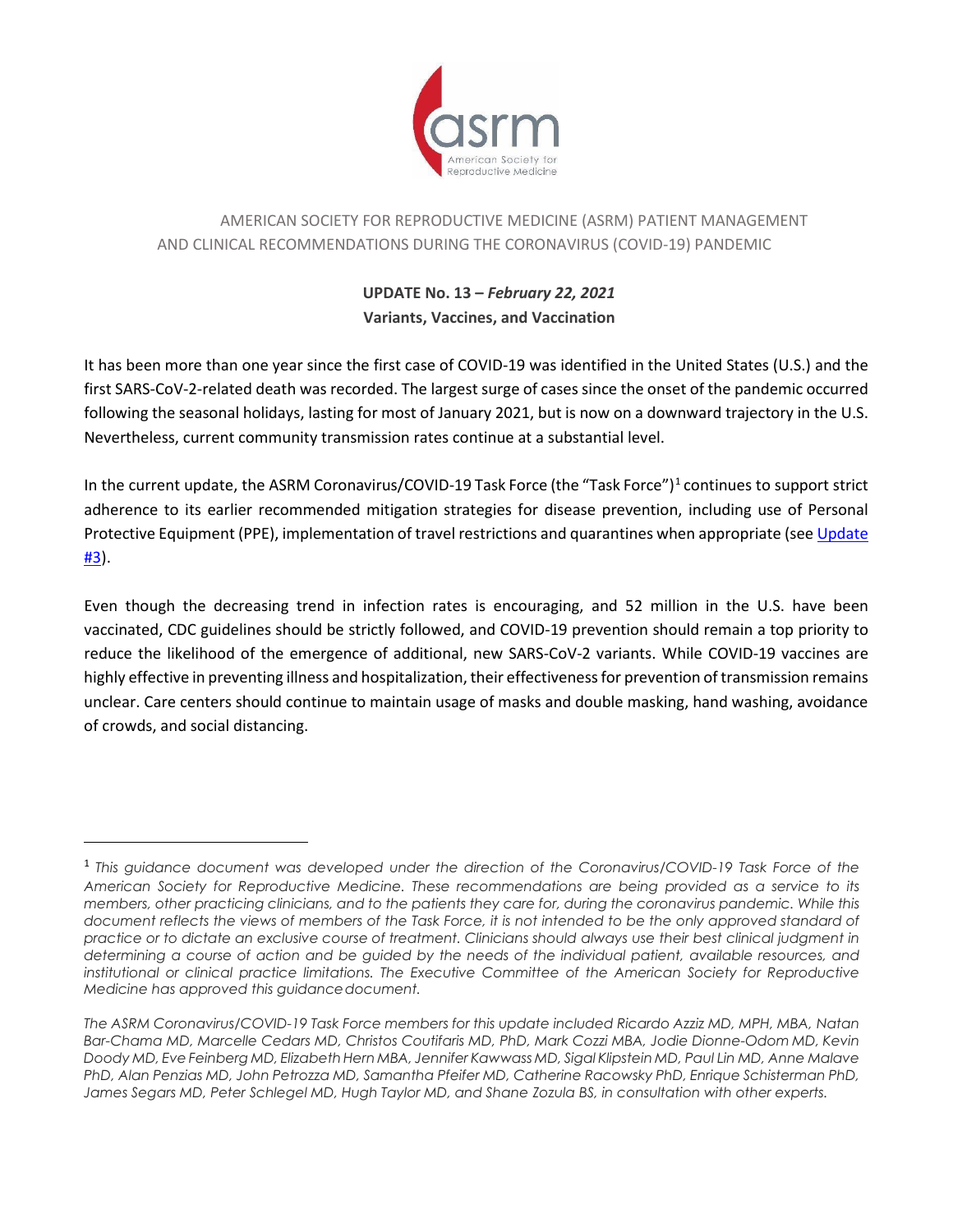Since the last update published on January 18, 2021, the Task Force has observed the following:

- As of February 21st, the U.S. continues to lead the world in COVID-19 cases and deaths. Documented COVID-19 cases now exceed 28 million in the U.S., though estimates suggest that up to 100 million individuals may have had the virus. Most disconcerting is that the country is now approaching the grim milestone of half a million deaths (499,000). In addition, new viral variants with higher transmissibility and possibly higher mortality, are spreading across the U.S. and pose a challenge because increased transmissibility increases the percentage of the population required to achieve "herd immunity" and with continued viral spread, more mutations and thus viral variants arise.
- On February 21st, new daily cases in the U.S. were 70,646 and falling, in contrast to the reported peak of more than 260,000 daily cases in January 2021. Despite this significant overall decrease in cases, statewide positivity and transmission rates continue to differ by region even though positivity rates have dropped dramatically with only two states above 40/100,000 (New York at 41/100,000 and South Carolina at 56/100,000). Eight states have positivity rates of 30-40/100,000 (New Jersey, Rhode Island, North Carolina, Virginia, Delaware, Kentucky, Oklahoma and Florida). Other states with leading transmission rates at the time of the last Update are now exhibiting improvements, with Arizona dropping from 126.5/100,000 to 22/100,000 and California improving from 107.9/100,000 to 21/100,000. Hawaii continues to have the lowest positivity rate at 4/100,000 (down from 20/100,000).
- In early December, the U.S. Food and Drug Administration (FDA) issued Emergency Use Authorizations (EUAs) for two SARS-CoV-2 vaccines in the U.S. (the Pfizer-BioNTech and the Moderna vaccines). As of February 21st, an EUA is pending for a third vaccine from Johnson & Johnson. EUA applications for other vaccines used in other countries (i.e., Astra Zeneca from the United Kingdom [U.K.]) have not been submitted to the FDA and are not presently approved for use in the U.S. As of mid-February, 52 million (15.7% of the U.S. population) have received at least one dose of a COVID-19 vaccine, though vaccine shortage remains an issue.
- There continues to be variation in vaccine acceptance among demographic subgroups, with a lower likelihood of acceptance among women, individuals under 50 years of age, African Americans, Native Americans, Latin Americans, and those without a college degree.
- Given the known risks and severity of COVID-19 disease during pregnancy, the Task Force continues to support vaccination of pregnant women or women attempting pregnancy. ASRM, the World Health Organization (WHO), the American College of Obstetricians and Gynecologists (ACOG) and the Society for Maternal-Fetal Medicine (SMFM) hav[e all supported vaccination.](https://www.asrm.org/news-and-publications/news-and-research/press-releases-and-bulletins/asrm-smfm-acog-issue-joint-statement-medical-experts-continue-to-assert-that-covid-vaccines-do-not-impact-fertility/)

In addition to continuing to maintain all mitigation strategies, including wearing PPE and social distancing, the Task Force is issuing this update to assist reproductive care specialists in counseling their patients and their communities regarding the new variants of SARS-CoV-2, the effectiveness of the two available vaccines in preventing infection with the new variants and further guiding administration of the vaccine to women who are pregnant or are attempting pregnancy. Due to the systemic side effects observed in some individuals receiving the COVID-19 vaccines, a guidance as to the timing of vaccination *vis a vis* fertility treatments and procedures is also included in this Update.

#### **VIRAL VARIANTS**

As the SARS-CoV-2 virus continues to circulate, new viral variants containing mutations in the receptor binding domain are being identified in a number of countries, and in some countries, viral variants are replacing the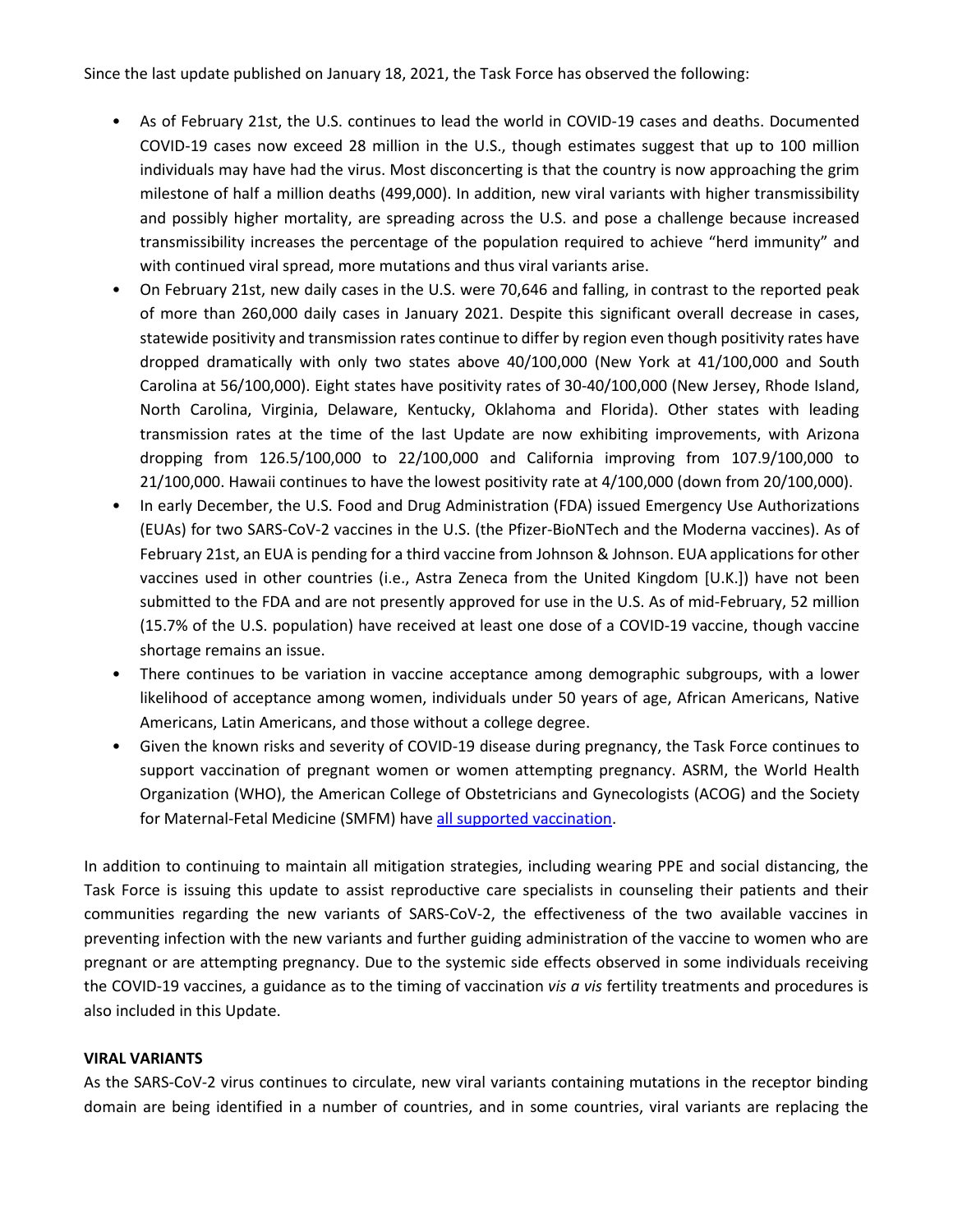previously dominant strain. The three major variants recognized at this time are B.1.1.7 (first observed in the U.K.), B.1.351 (first observed in South Africa), and P.1 (first observed in Brazil). All three variants have bee[n reported in](https://www.cdc.gov/coronavirus/2019-ncov/transmission/variant-cases.html)  [the U.S.](https://www.cdc.gov/coronavirus/2019-ncov/transmission/variant-cases.html) and most U.S. cases with variants at this time are B.1.1.7 (1). Studies show increased transmissibility of these viral variants compared to the original circulating strain. The recent recognition of these variants strengthens the case for continued use of preventive measures and vaccination to reduce transmission rates.

#### **VACCINES**

At this time, [there are 20 COVID-19 vaccines](https://www.nytimes.com/interactive/2020/science/coronavirus-vaccine-tracker.html) in a variety of platforms in phase three trials and two vaccines approved under EUA for use in the U.S. Currently available mRNA vaccines from Pfizer-BioNTech and Moderna have efficacy rates of 94-95%, defined as a 94-95% lower risk of contracting COVID-19 among vaccinated individuals compared with an unvaccinated control group.

Published vaccine trials used endpoints of symptomatic infection in adults with confirmed COVID-19 infection. Vaccine efficacy differs from vaccine effectiveness (2), which measures how well a vaccine works when given to people in the community outside of clinical trials. Reassuring early reports suggest that vaccine effectiveness rates mirror the efficacy rates noted in the original clinical trials. Notably, none of the vaccinated individuals in the trials developed severe disease or died. Vaccine-induced immunity for available mRNA vaccines (with a two-dose series separated by 21-28 days) develops approximately two weeks after the first dose of vaccine. The second dose of vaccine is important since it helps to ensure a long-lasting immune response.

Studies suggest that immunity after vaccination lasts for at least four months and immunity after infection lasts for at least eight months (3,4). Current data also suggest that mRNA vaccines are effective in preventing infection caused by the new viral variants (5). Johnson & Johnson recently applied for an EUA from the U.S. FDA for their single dose COVID-19 adenoviral vector vaccine. Study data will be presented at the February 26, 2021 FDA Vaccines and Related Biological Products Advisory Committee Meeting, and clinical trials data from their two-dose vaccine series is expected soon. [Preliminary data for the Johnson &](https://www.cidrap.umn.edu/news-perspective/2021/02/jj-covid-vaccine-heads-fda-emergency-use-decision) Johnson vaccine indicate efficacy rates of 66% for the prevention of all levels of disease, 85% for the prevention of severe disease, and 100% for the prevention of hospitalization and death. Studies focused on the safety and efficacy of COVID-19 vaccination during pregnancy have been initiated.

While mRNA vaccines are excellent at preventing severe COVID-19 infections, it is not yet clear whether vaccinated individuals can acquire asymptomatic infection or transmit infection to others. Given these unknowns, continued vigilance, and the use of effective mitigation strategies remain critical until herd immunity is achieved. Mask wearing, physical distancing and hand hygiene should continue to be practiced even after vaccination.

#### **TIMING OF VACCINATION WITH RESPECT TO REPRODUCTIVE CARE PROCEDURES**

We reaffirm our endorsement of vaccination against COVID for women of reproductive age as stated on December 16, 2020 i[n Update #11](https://www.asrm.org/globalassets/asrm/asrm-content/news-and-publications/covid-19/covidtaskforceupdate11.pdf) – *"Patients undergoing fertility treatment and pregnant patients should be encouraged to receive vaccination based on eligibility criteria. Since the vaccine is not a live virus, there is no reason to delay pregnancy attempts because of vaccination administration or to defer treatment until the second dose has been administered."*

Subsequently, ASRM, the American College of Obstetricians and Gynecologists (ACOG), and the Society for Maternal-Fetal Medicine (SMFM) issued [a joint statement on 5 February 2021](https://www.asrm.org/news-and-publications/news-and-research/press-releases-and-bulletins/asrm-smfm-acog-issue-joint-statement-medical-experts-continue-to-assert-that-covid-vaccines-do-not-impact-fertility/) assuring the public that – *"As*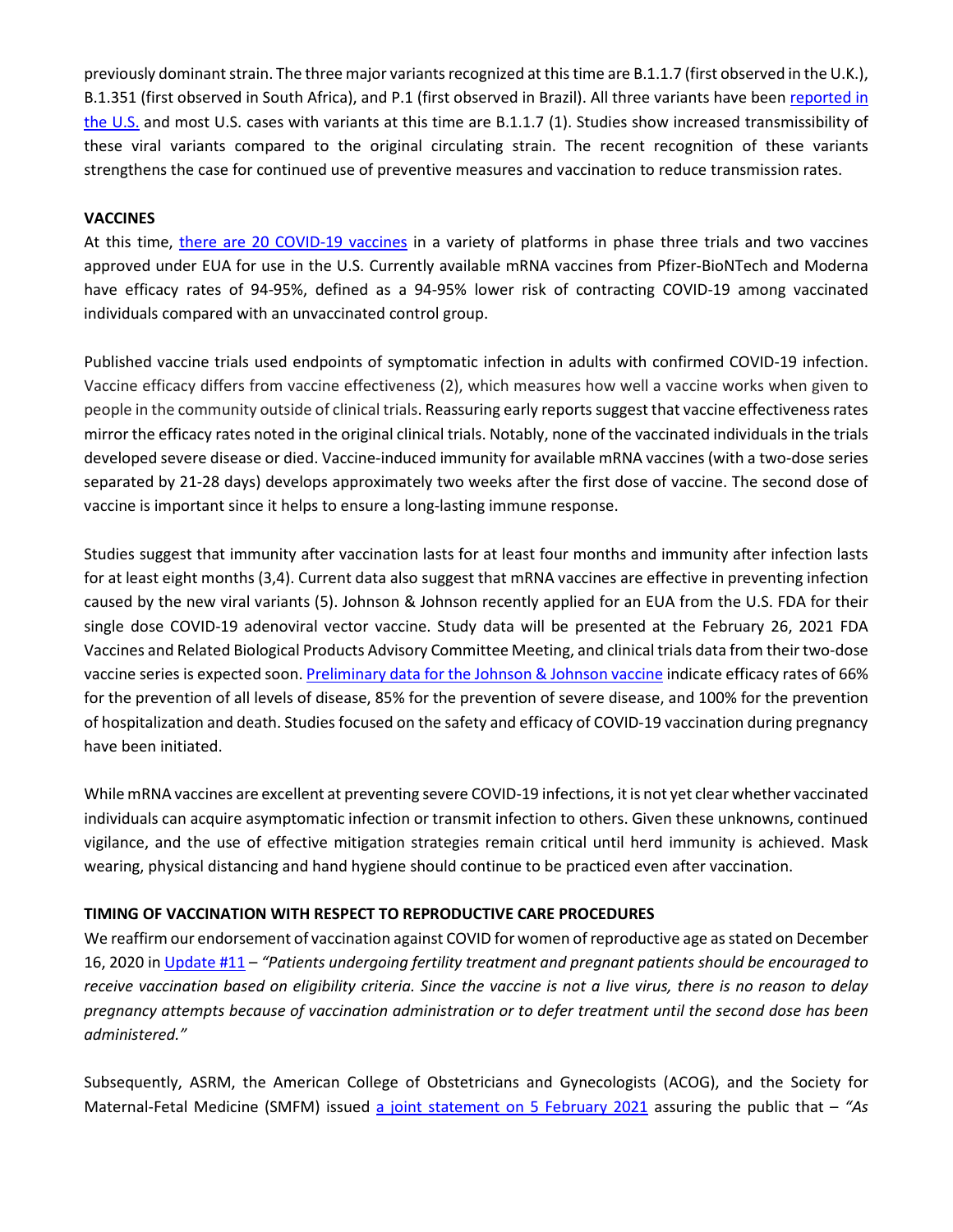*experts in reproductive health, we continue to recommend that the vaccine be available to pregnant individuals. We also assure patients that there is no evidence that the vaccine can lead to loss of fertility. While fertility was*  not specifically studied in the clinical trials of the vaccine, no loss of fertility has been reported among trial *participants or among the millions who have received the vaccines since their authorization, and no signs of infertility appeared in animal studies. Loss of fertility is scientifically unlikely."*

As vaccines become more widely available, a practical question has arisen regarding the timing of vaccine administration with respect to certain invasive reproductive care treatments. In general, it is recommended that:

Patients scheduled for elective surgery or outpatient procedures, including oocyte retrieval, embryo transfer, and intrauterine insemination, *avoid* COVID-19 vaccination at least three days prior and three days after their procedure.

This recommendation is not because being vaccinated is unsafe, but rather because known side effects of the vaccine may impact intra-operative and post-surgical monitoring. Common side effects after COVID-19 vaccination, especially after the second dose, include fever, chills, fatigue, myalgia, and headaches, which typically occur and resolve within three days. Anesthesia impairs normal thermoregulatory control and may be impacted by pre-existing fever. Additionally, these side effects would make it difficult to determine if a post-procedure fever is related to the vaccine or to a developing infection related to the procedure. Finally, many medical facilities may not allow patients into their facility or proceed with any elective procedure if a patient has COVID-like symptoms, including those that are possible side-effects of the vaccine, even if their COVID-19 test is negative.

Practices should notify and encourage their patients to communicate with their surgeons and fertility programs when they become eligible for COVID vaccination. This will help coordinate planned surgical procedures, fertility testing and treatment, and will decrease the chance of inadvertent procedure cancellation.

### **PREGNANCY, COVID-19, AND VACCINATION**

There are emerging data that demonstrate that pregnancy is a high-risk condition for the development of severe disease associated with COVID-19. A large, multi-national cohort of pregnant women with COVID-19 showed that infection earlier in pregnancy increased the risk for complications (6). These data highlight the importance of vaccination in patients who are desiring or planning conception and/or who are pregnant, so as to prevent severe disease and add strength to the argument that the known risks of COVID-19 in pregnant women outweigh the theoretical risk of harm from COVID-19 vaccination. Risks of COVID-19 in pregnancy must be taken into consideration when counseling patients regarding COVID-19 vaccination.

Studies in pregnant women with severe disease have now shown:

- Increased need for mechanical ventilation and increased risk of death in pregnant women compared with their non-pregnant counterparts (7-9).
- Increased risk for pre-term labor (7).
- Reports of fetal death (10, 11).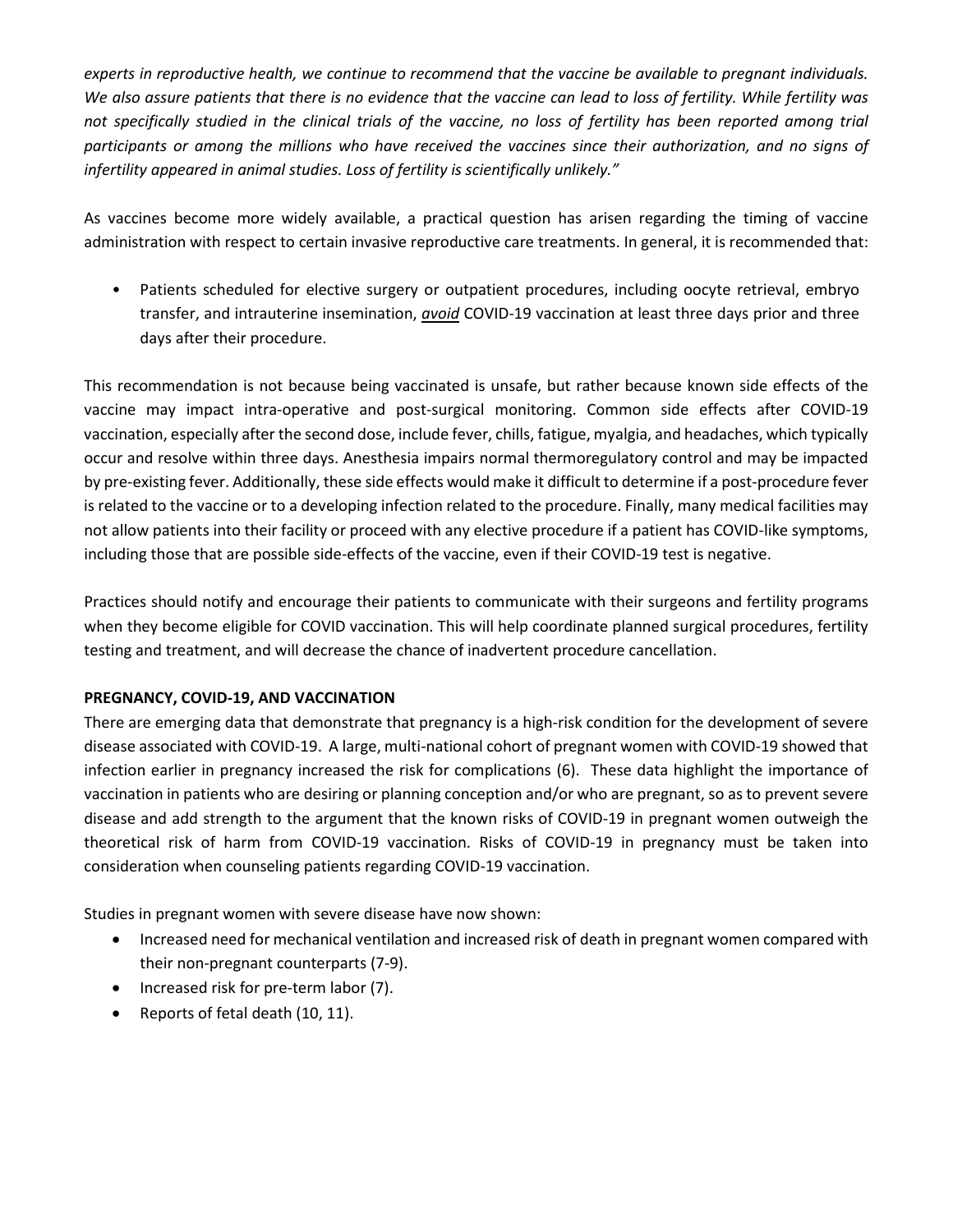There are also emerging reports of placental injury in the setting of SARS-CoV-2 infection:

- Two recent investigations of placentas from women infected with COVID-19 in the third trimester revealed prevalent placental injuries characterized by thrombotic fetal vascular malperfusion, although no evidence of acute infection (12,13).
- Additionally, a prominent inflammatory response is noted at the maternal-fetal interface (14), so that placental injury may be mediated by the maternal systemic inflammatory or hypercoagulable state.

Taken together, these studies suggest pregnancy is a time of COVID-19 vulnerability for the mother and potentially for the fetus.

In accordance with the [CDC guidance stating that pregnant women are at high risk for severe disease,](https://www.cdc.gov/coronavirus/2019-ncov/need-extra-precautions/people-with-medical-conditions.html) the Task Force recommends that pregnant women, considering guidance from their own states, should be prioritized to receive vaccination. It is recommended that patients receive vaccination at the soonest possible time, whether pre-conception or during pregnancy, while considering the timing of any surgical procedure (see section above).

#### **PASSIVE IMMUNITY IN NEWBORNS**

Pregnant women are at increased risk of COVID-19 complications. However, and importantly, studies suggest that maternal COVID-19 infection during pregnancy may confer passive immunity to newborns based on the detection of immunoglobulins in cord blood at the time of delivery and in blood samples from neonates (15); however, not all studies agree (16). Furthermore, there is emerging evidence for the presence of neutralizing antibodies in breast milk following maternal infection (17). This suggests that passive immunity to newborns is possible as a result of maternal COVID-19 infection. It remains to be seen whether vaccination might similarly confer passive immunity to neonates (18), a finding that would further support the particular importance of vaccination prior to and during pregnancy.

#### **MENTAL HEALTH AND COVID-19**

As we approach the one-year anniversary of the COVID-19 pandemic in the U.S., and as vaccination against the virus is becoming increasingly available, individuals and groups continue to struggle emotionally and mentally. Pandemic fatigue, information overload and misinformation, loneliness, fear, and confusion, and other psychological factors, are combining to threaten and undermine the pathway back to normalcy provided by following safe mitigation policies and vaccination procedures. A psychological understanding of people's motivations, perceptions, and behaviors will help providers in fertility clinics develop successful strategies to ensure the safe delivery of reproductive care. Selected findings below may help provide some guidance.

*Increased stress:* The American Psychological Association (APA) (19) conducted an online survey within the U.S. of 2,076 U.S. adults, aged 18 and older, for their "Stress in America" project from Jan. 21 to 25, 2021. The survey's results include:

- The highest levels of stress since April 2020, shortly after the pandemic became a significant public health crisis in the U.S.
- Of U.S. adults surveyed, 84% state the nation has serious societal issues that need to be addressed.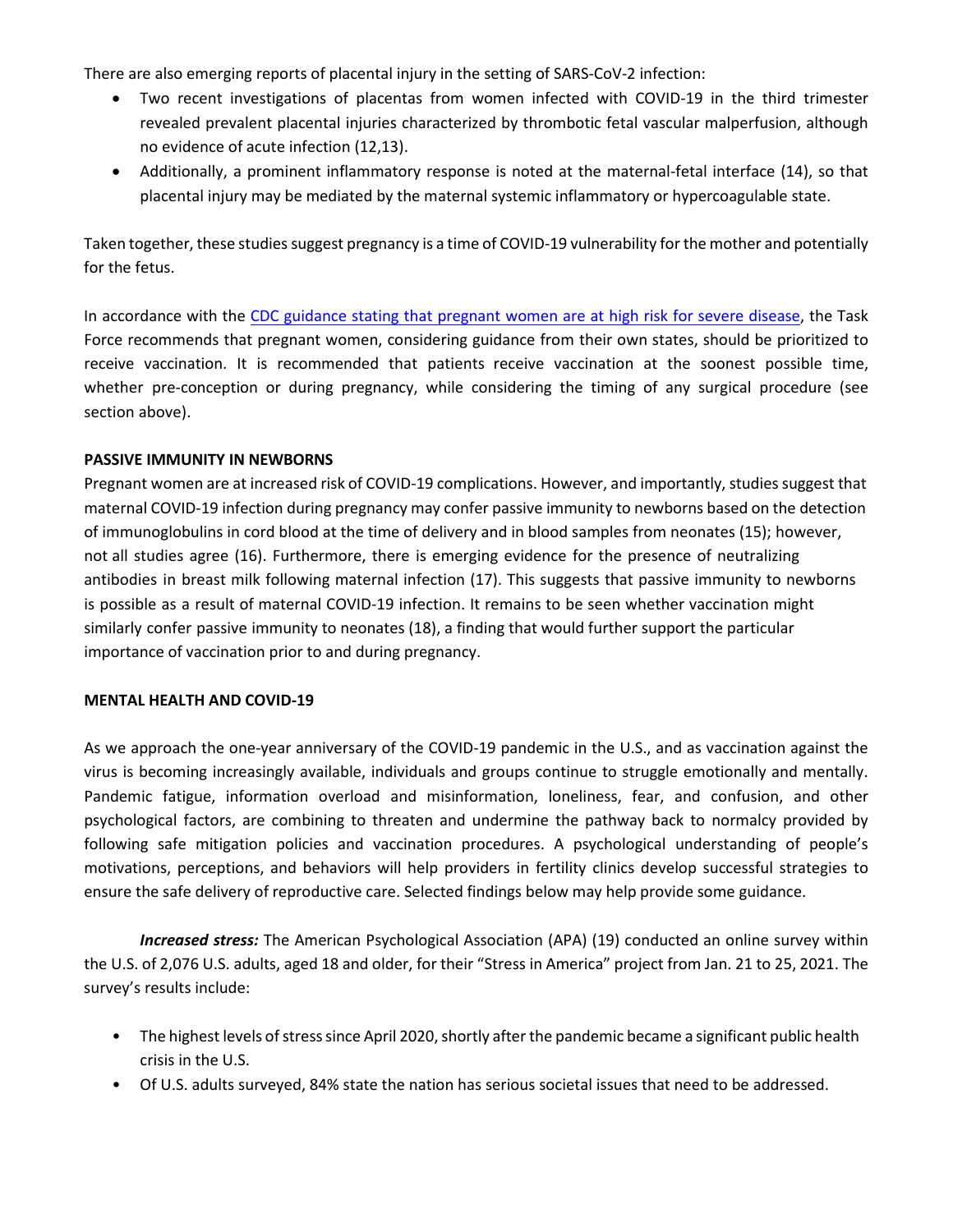- Of U.S. adults surveyed, 84% reported feeling at least one emotion associated with prolonged stress. The most common emotions reported were:
	- o Anxiety (47%)
	- o Sadness (44%)
	- o Anger (39%)
- The majority of adults reported the following significant sources of stress:
	- o The future of the nation (81%)
	- o The coronavirus pandemic (80%)
	- o Political unrest around the country (74%)

While this survey did not assess the stress associated with the current plan to the return of children to in-school learning, it is expectable that this topic is also a source of a great deal of stress for many people, including teachers and parents. In the field of fertility and reproductive medicine this back-to-school stress, along with the increased level of stress felt by Generation Z (13-23 y.o., see [Update 10,](https://www.asrm.org/globalassets/asrm/asrm-content/news-and-publications/covid-19/covidtaskforceupdate10.pdf) published November 17<sup>th</sup>, 2020) will no doubt greatly impact the following groups: those who are seeking to become pregnant or experiencing infertility or fertility challenges, individuals working in fertility clinics as providers and staff who are already parents, and people with secondary infertility/fertility challenges who are already parents.

*Vaccination hesitancy:* Psychologists have been tracking vaccination attitudes, hesitance, and acceptance since the spring of 2020 (20). Although the willingness to be vaccinated has increased over time, vaccination hesitancy still exists and varies across different groups (see [Update 12,](https://www.asrm.org/globalassets/asrm/asrm-content/news-and-publications/covid-19/covidtaskforceupdate12.pdf) published January 9, 2021). Vaccination research findings include the following helpful tips to ameliorate vaccine hesitancy:

- Framing of vaccination as a beneficial apolitical decision
- Using positive emotional messages, such as altruism and hope, which are more effective than negative ones
- Tailoring messaging to different groups
- Leveraging professional organizations, such as the APA and ASRM, in communication efforts can be helpful.
- Providing opportunities for people to ask questions about vaccination
- Sharing of personal experiences by medical providers, and especially by doctors and nurses of color, is effective in building trust in vaccines.
- For anti-vaxxers, often motivated by concerns about having their freedom curtailed, the most effective messaging has to do with emphasizing that vaccination is a right and that they should strive to ensure that no one prohibits them from losing that right.
- Vaccination intent does not translate into vaccination behaviors.
- Warnings from experts early in the pandemic that vaccine development would take years have contributed to safety concerns that vaccinations have been developed too quickly.
- Other proven methods for improving vaccination rates include the use of:
	- o Reminders
	- o Automatically scheduled appointments
	- o Strategies to make logistics for the patient as seamless as possible
	- o Paid time-off for recovery from side effects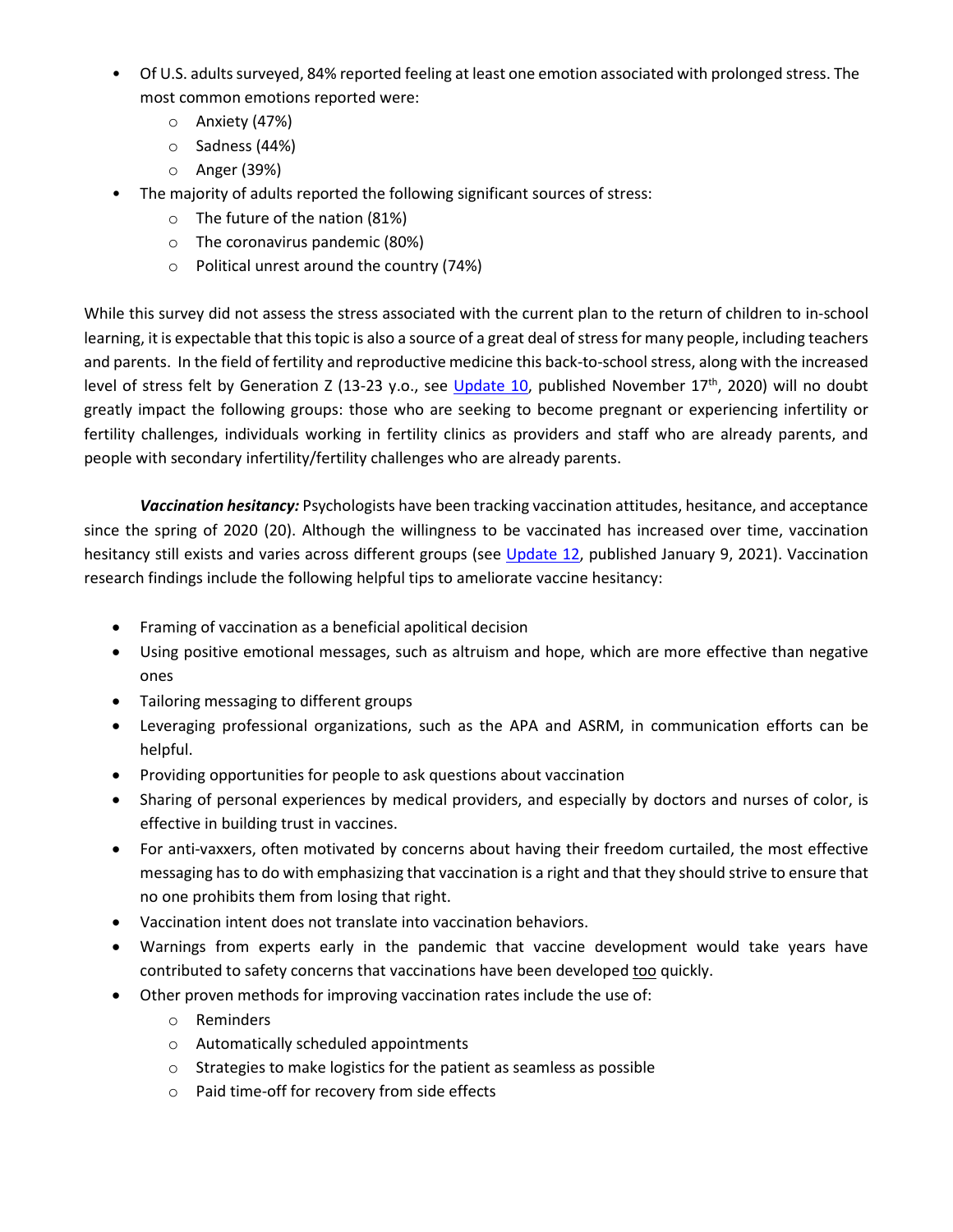$\circ$  External incentives, such as airline and sports venues requiring proof of vaccination

*Resistance to mitigation practices:* Psychology research has shed light on some of the sources of risky behaviors that result in COVID-19 infection, such as not wearing masks in social situations or in gatherings of families and friends. Psychologically, the use of these mitigation strategies often depends on variables having to do with risk perception (21). Essentially, the assessment of risks is tied to interpersonal relationships – that is, people conflate friendliness and trust as risk reducers to create a false sense of security in certain situations. Therefore, while a person may feel the need to wear a mask in public, they also may feel that they do not need to wear a mask with friends or family. Consciously or not, most people are more likely to want to avoid germs from an "enemy" or "stranger" rather than from a friend or even from a stranger who seems more sociable than unsociable.

*Telepsychology/telemental health:* It is widely anticipated that the pandemic crisis will lead to a paradigm shift with many mental health providers either continuing to provide elemental health or to offer a hybrid model that includes some in-person psychotherapy and assessment treatment. Research is ongoing to investigate the effectiveness of telemental health and to compare its effectiveness with in-person treatment. However, in a recent meta-analysis, Batastini et al (22) provided preliminary evidence suggesting that the effectiveness of clinical interventions and assessments delivered via videoconferencing are comparable to those delivered in-person.

*Recommendations for reproductive care patients:* The pandemic has elevated stress levels for many individuals, and this is no different for patients struggling with infertility. The Task Force notes the following:

- Patient stress may be triggered by items that they see in the media or experience in their daily lives (e.g., national focus on children returning to school, the government considering providing additional stimulus money to those with children, the birth of babies conceived during quarantine). Patients should be encouraged to lean into their feelings and to grant themselves grace when negative feelings arise.
- Battling infertility can be isolating and the COVID-19 pandemic may exacerbate that feeling for many patients. Patients should be encouraged to utilize their support networks (e.g., partner, extended family, friends, providers) and those support networks should be proactive in supporting patients. It is recommended that patients be creative in their networking efforts (e.g., family video chats, masked walks with a friend, mailing a "thinking about you" card, at-home date night, etc.).
- Patients may be disappointed by the impact that the COVID-19 pandemic is having on their fertility treatments, including delays in treatment, additional steps such as multiple COVID-19 tests per cycle, and the inability of partner and/or intended parents to attend embryo transfers in-person. Patients can empower themselves to take control and to be creative. Examples of this may include:
	- o Make embryo transfer day special: have a special meal, buy balloons or flowers, attend the transfer virtually, have intended parents be outside at the clinic for pre- and post-transfer encouragement and celebration.
	- $\circ$  Get mentally and physically fit for treatments: have an at-home pamper yourself day, try a new recipe, sign-up for a meditation app, attend a virtual workout class.
	- o Put a positive spin on COVID-related tasks: wear your favorite mask to fertility treatments, have a treat after each COVID test.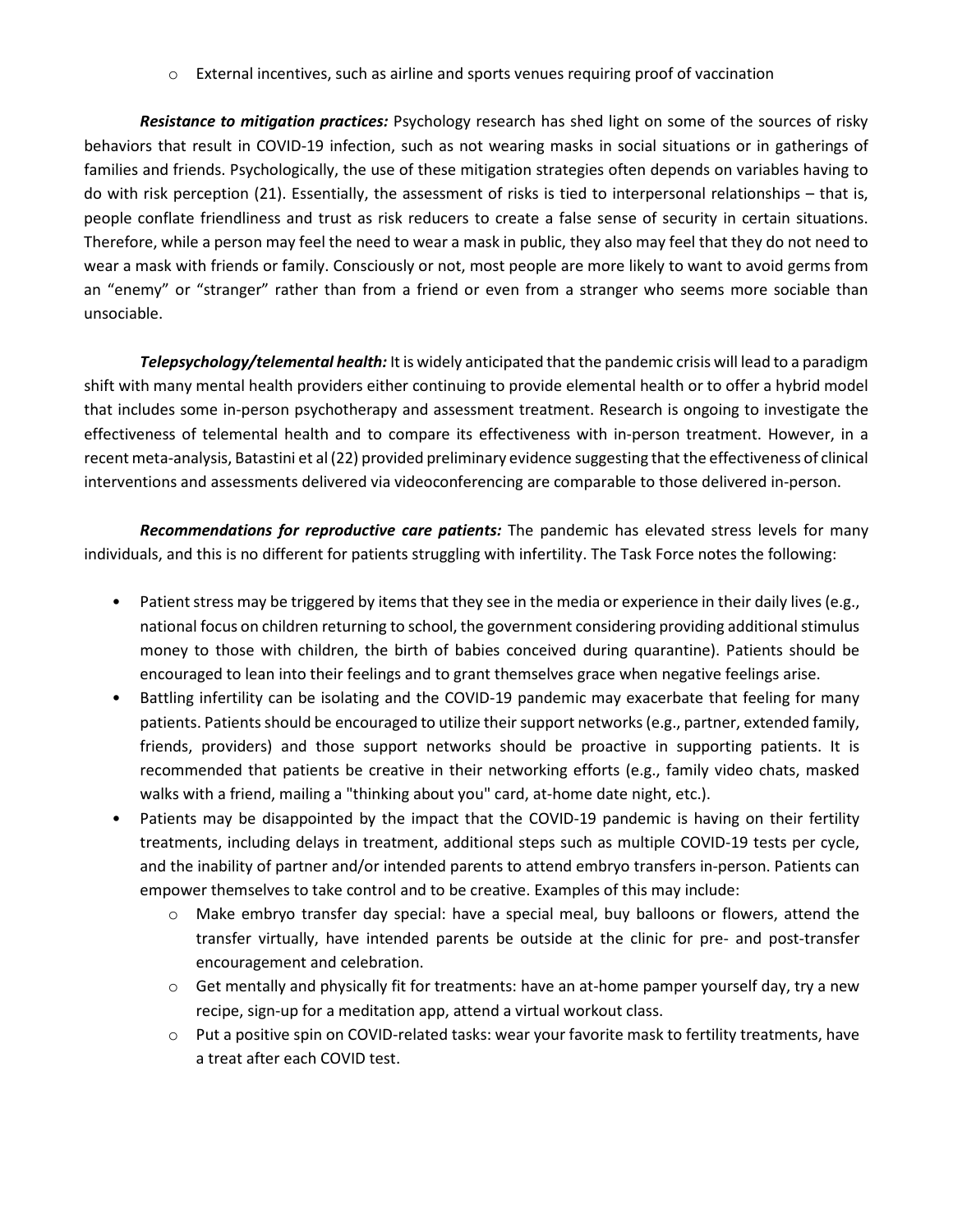*Recommendations for reproductive care providers:* Providers should consider the above recommendations for patients. Additionally, the Task Force suggests the following:

- Be a trusted leader and role model.
- Be personal and encourage friendly relationships and interactions within staff and providers and patients to promote trust.
- Tailor vaccination discussions appropriately with all parties.
- When possible, provide paid time-off when staff members and providers have reactions to vaccinations or problems with childcare.
- Reinforce accurate information and suggest reliable sources of information about safe mitigation and vaccination.
- Reinforce the importance of mitigation practices (masks, social distancing, etc.) and vaccination for the safety of self and others and encourage the development of social norms for these behaviors.
- Encourage the use of telemental health and support groups, and provide access to mental health resources, such as the **ASRM Mental Health Professional Group** for all parties (patients, providers, and staff) to decrease stress, provide support, and promote resilience.

*Recommendations for stress management for patients and providers:* The APA offers the following evidence-based advice to help people manage their stress (19):

- Give yourself permission to take a break from the news, social media, or even certain friends. Constantly exposing ourselves to negative information, images and rhetoric maintains stress at unhealthy levels.
- Practice the rule of "three good things" and ask friends and family to do the same. The rule states that at the end of each day, reflect on three good things that happened that day — large or small. This helps decrease anxiety, counter depression, and build emotional resiliency.
- Practice self-care in 15- or 30-minute increments throughout the day. This can include taking a short walk, calling a friend, or watching a funny show. Parents should encourage or help their children to do the same.
- Stay connected with friends and family. This helps build emotional resiliency so you can support one another.
- Keep things in perspective. Try to reframe your thinking to reduce negative interpretations of day-to-day experiences and events.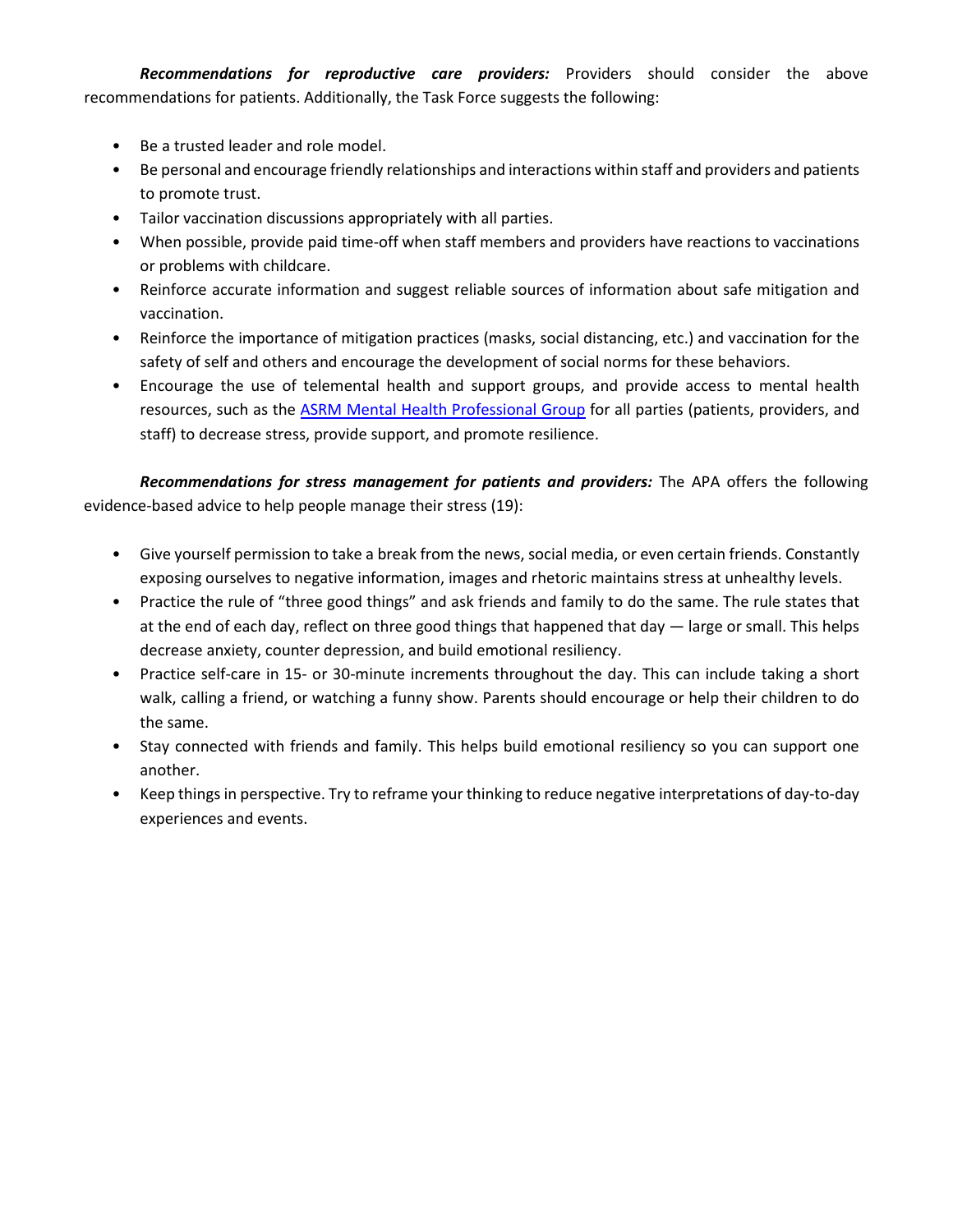#### **REFERENCES**

- 1. Galloway SE, Paul P, MacCannell DR, Johansson MA, et al. Emergence of SARS-CoV-2 B.1.1.7 Lineage United States, December 29, 2020-January 12, 2021. MMWR Morb Mortal Wkly Rep. 2021;70:95-99.
- 2. Hodgson SH, Mansatta K, Mallett G, Harris V, Emary KRW, Pollard AJ. What defines an efficacious COVID-19 vaccine? A review of the challenges assessing the clinical efficacy of vaccines against SARS-CoV-2. Lancet Infect Dis. 2021;21:e26-e35.
- 3. Widge AT, Rouphael NG, Jackson LA, Anderson EJ, et al. Durability of responses after SARS-CoV-2 mRNA-1273 vaccination. N Engl J Med. 2021;384:80-82.
- 4. Dan JM, Mateus J, Kato Y, Hastie KM, et al. Immunological memory to SARS-CoV-2 assessed for up to 8 months after infection. Science. 2021;371(6529):eabf4063.
- 5. Wang Z, Schmidt F, Weisblum Y, Muecksch F, et al. mRNA vaccine-elicited antibodies to SARS-CoV-2 and circulating variants. Nature. 2021 Feb 10. doi: 10.1038/s41586-021-03324-6. Epub ahead of print.
- 6. Di Mascio D, Sen C, Saccone G, Galindo A, et al: [Risk factors associated with adverse fetal outcomes in](https://pubmed.ncbi.nlm.nih.gov/33470966/)  pregnancies affected by Coronavirus [disease 2019 \(COVID-19\): a secondary analysis of the WAPM study on](https://pubmed.ncbi.nlm.nih.gov/33470966/)  [COVID-19.](https://pubmed.ncbi.nlm.nih.gov/33470966/) J Perinat Med. 2020;49:111-115.
- 7. Allotey J, Stallings E, Bonet M, Yap M, et al. [Clinical manifestations, risk factors, and maternal and perinatal](https://pubmed.ncbi.nlm.nih.gov/32873575/)  [outcomes of coronavirus disease 2019 in pregnancy: living systematic review and meta-analysis.](https://pubmed.ncbi.nlm.nih.gov/32873575/) BMJ. 2020;370:m3320.
- 8. Zambrano LD, Ellington S, Strid P, Galang RR, et al: [Update: Characteristics of Symptomatic Women of](https://pubmed.ncbi.nlm.nih.gov/33151921/)  [Reproductive Age with Laboratory-Confirmed SARS-CoV-2 Infection by Pregnancy Status -](https://pubmed.ncbi.nlm.nih.gov/33151921/) United States, [January 22-October 3,](https://pubmed.ncbi.nlm.nih.gov/33151921/) 2020. MMWR Morb Mortal Wkly Rep. 2020;69:1641-1647.
- 9. [Al-Lami](https://pubmed.ncbi.nlm.nih.gov/?term=Al-Lami+RA&cauthor_id=33476599) RA, [Ammar AM, Algburi](https://pubmed.ncbi.nlm.nih.gov/?term=Algburi+AMA&cauthor_id=33476599) MA. Coronavirus disease 2019 in pregnancy was associated with maternal morbidity and preterm birth. Am J Obstet Gynecol. 2021: S0002-9378(21)00030-2.
- 10. Panagiotakopoulos L, Myers TR, Gee J, Lipkind HS, et al. [SARS-CoV-2 Infection Among Hospitalized Pregnant](https://pubmed.ncbi.nlm.nih.gov/32970660/)  [Women: Reasons for Admission and Pregnancy Characteristics -](https://pubmed.ncbi.nlm.nih.gov/32970660/) Eight U.S. Health Care Centers, March 1-May 30, [2020.](https://pubmed.ncbi.nlm.nih.gov/32970660/) MMWR Morb Mortal Wkly Rep. 2020;69:1355-1359.
- 11. Kingston EV. High rates of stillbirth and preterm delivery in women with covid-19 and the efficacy of ECMO in pregnancy. BMJ. 2020;370:m2921
- 12. Shanes ED, Mithal LB, Otero S, Azad HA, Miller ES, Goldstein JA. Placental Pathology in COVID-19. Am J Clin Pathol. 2020; 154:23-3.
- 13. Mulvey JJ, Magro CM, Ma LX, Nuovo GJ, Baergen RN. Analysis of complement deposition and viral RNA in placentas of COVID-19 patients. Ann Diagn Pathol 2020, 46:151530.
- 14. Lu-Culligan A, Chavan AR, Vijayakumar P, Irshaid L, et.al: SARS-CoV-2 infection in pregnancy is associated with robust inflammatory response at the maternal-fetal interface. medRxiv [Preprint]. 2021 Jan 26:2021.01.25.21250452.
- 15. Bwire GM, Njiro BJ, Mwakawanga DL, Sabas D, Sunguya BF. Possible vertical transmission and antibodies against SARS-CoV-2 among infants born to mothers with COVID-19: A living systematic review. J Med Virol. 2021; 93:1361-69.
- 16. Edlow AG, Li JZ, Collier AY, Atyeo C, et al. Assessment of Maternal and Neonatal SARS-CoV-2 Viral Load, Transplacental Antibody Transfer, and Placental Pathology in Pregnancies During the COVID-19 Pandemic. JAMA Netw Open. 2020;3:e2030455.
- 17. Pace RM, Williams JE, Järvinen KM, Belfort MB, et al. Characterization of SARS-CoV-2 RNA, Antibodies, and Neutralizing Capacity in Milk Produced by Women with COVID-19. mBio. 2021;12:e03192-20.